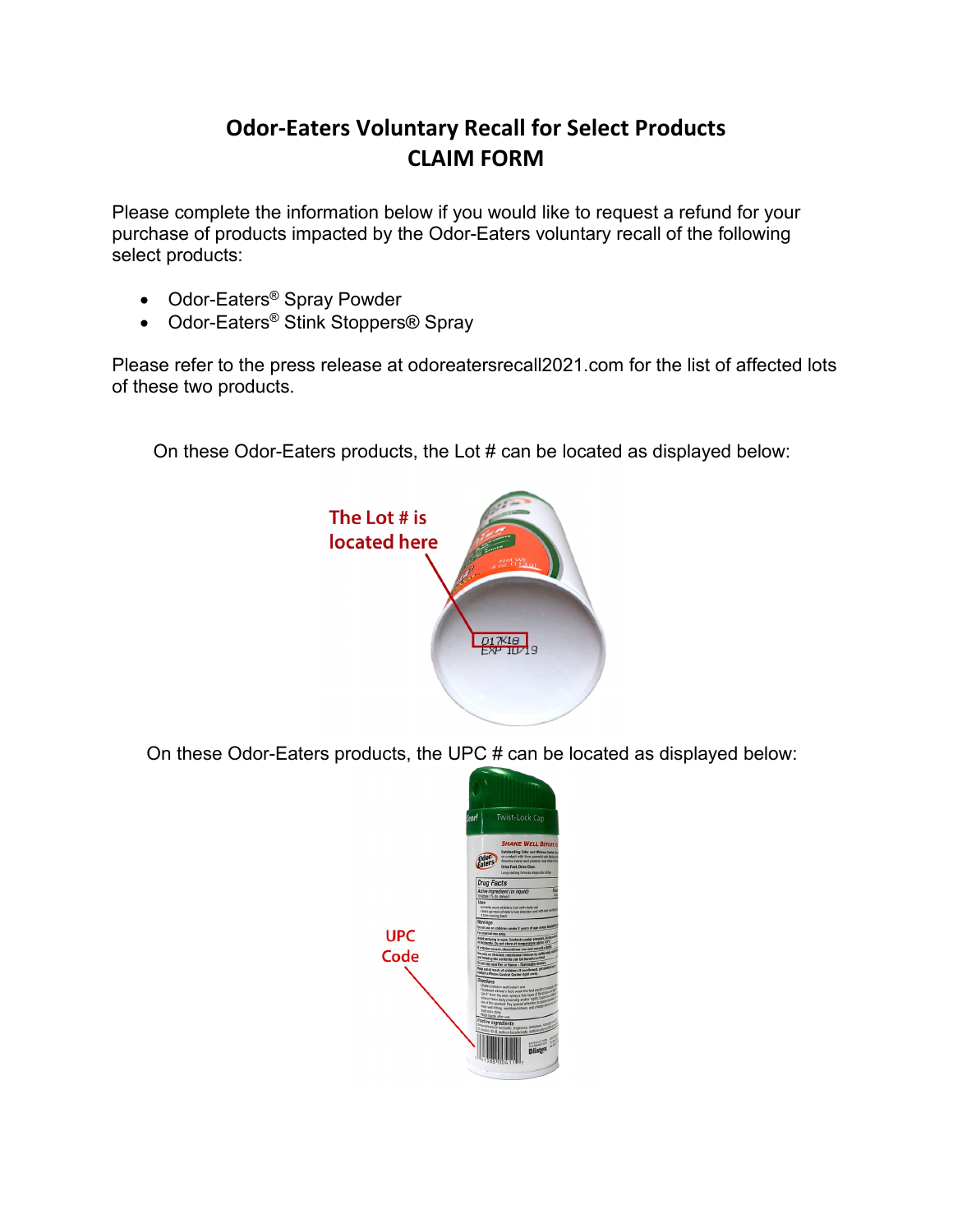## **Please complete the fields below:**

| <b>CONSUMER INFORMATION</b> |                           |  |                   |  |
|-----------------------------|---------------------------|--|-------------------|--|
| <b>First Name</b>           | Last Name                 |  |                   |  |
| Address                     |                           |  |                   |  |
| Address Line 2              |                           |  |                   |  |
| City / Town                 | State / Provence / Region |  | Zip / Postal Code |  |
| <b>Email Address</b>        |                           |  |                   |  |
| Phone Number                |                           |  |                   |  |

| <b>PRODUCT INFORMATION</b> |  |  |  |
|----------------------------|--|--|--|
| Product Name(s)            |  |  |  |
|                            |  |  |  |
| Product UPC(s)             |  |  |  |
|                            |  |  |  |
|                            |  |  |  |
| Product Lot Number(s)      |  |  |  |
|                            |  |  |  |
|                            |  |  |  |